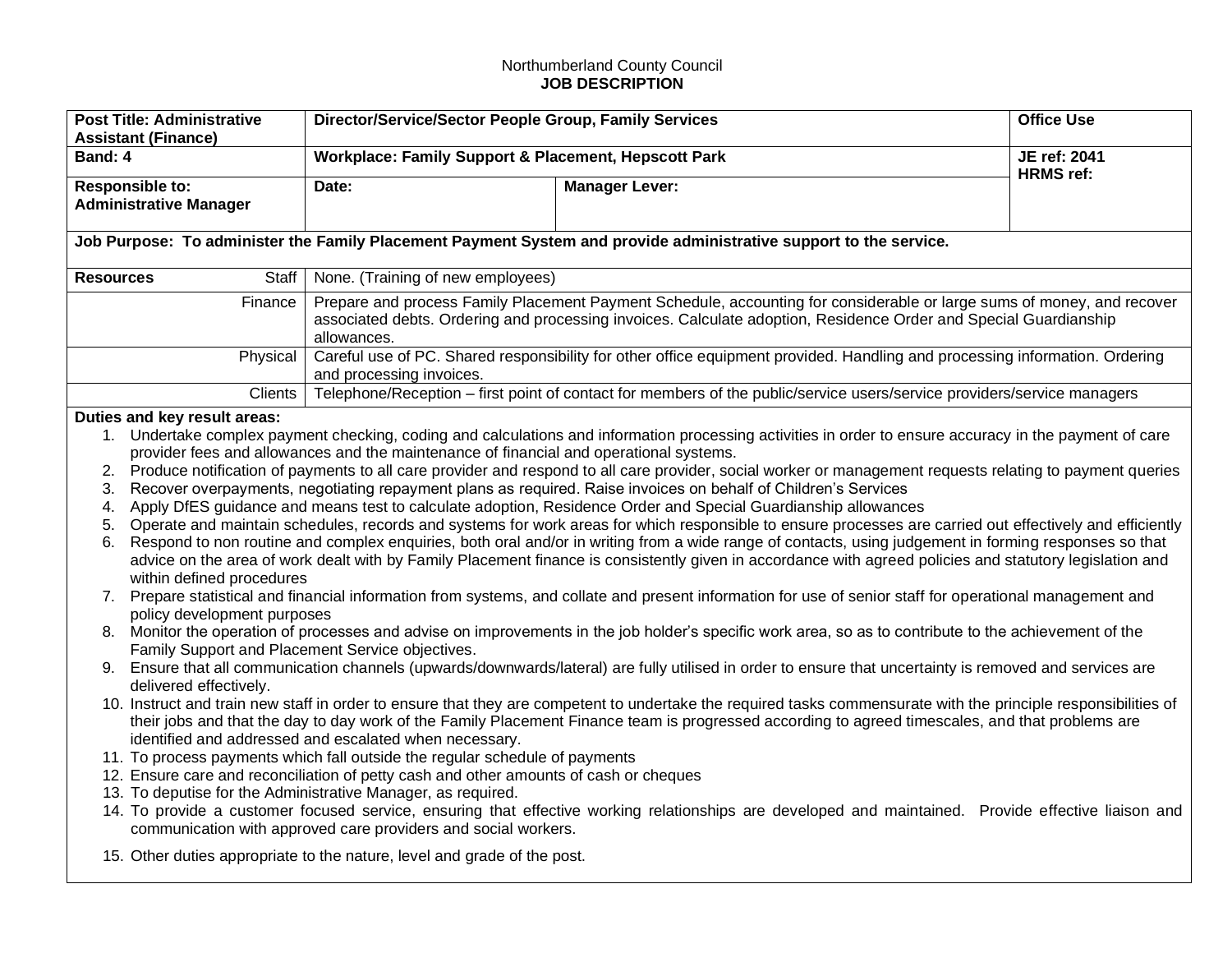| Work Arrangements       |                                                                            |
|-------------------------|----------------------------------------------------------------------------|
| Transport requirements: | Occasional need to travel to other service locations.                      |
| Working patterns:       | Normal office hours – use of flexible hours in accordance with procedures. |
| Working conditions:     | Office based.                                                              |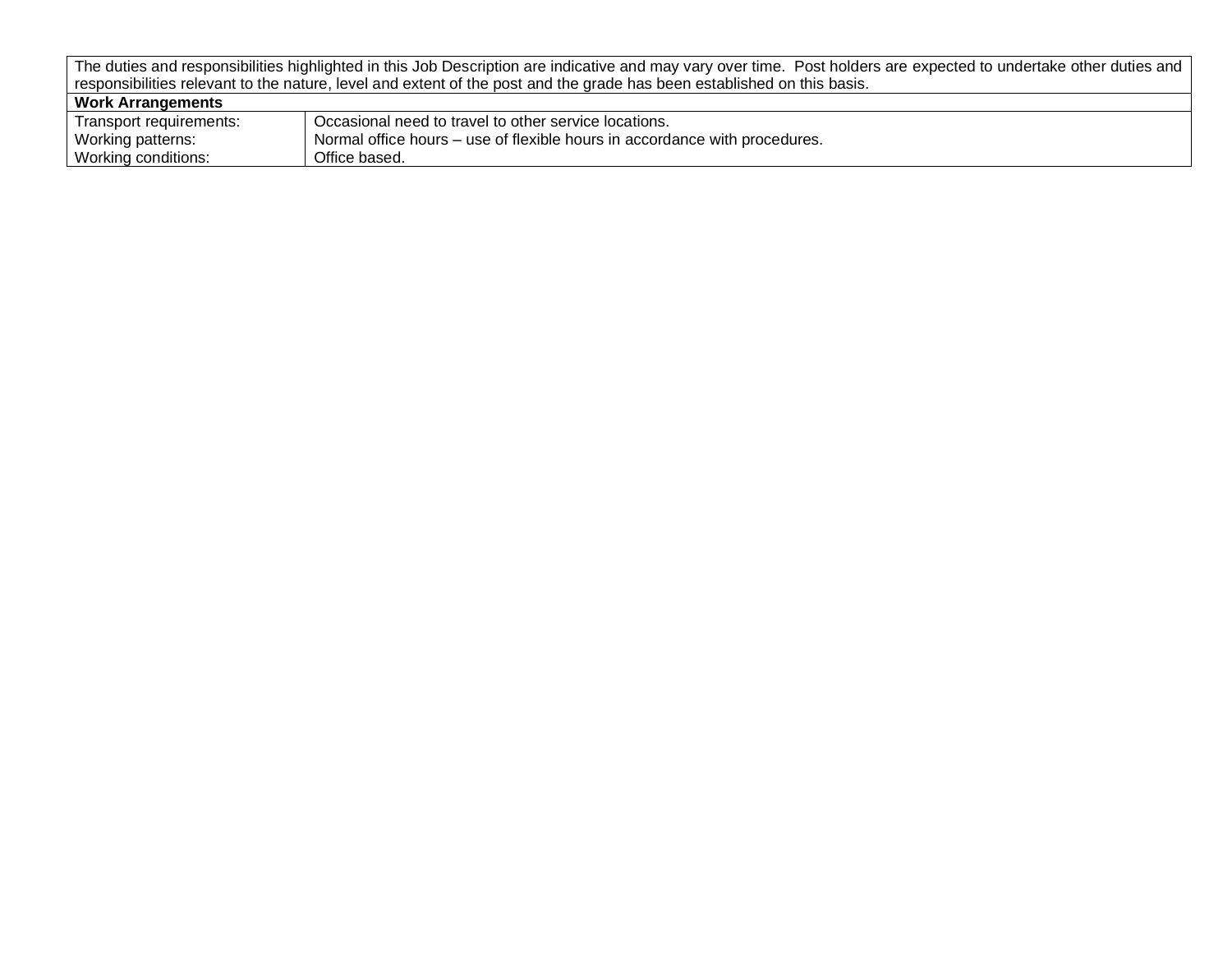## Northumberland County Council **PERSON SPECIFICATION**

| Administrative Assistant (Family Support & Placement)<br><b>Post Title:</b>        | Ref: 2041<br>Director/Service/Sector: People Group, Family Services |               |
|------------------------------------------------------------------------------------|---------------------------------------------------------------------|---------------|
| <b>Essential</b>                                                                   | <b>Desirable</b>                                                    | <b>Assess</b> |
|                                                                                    |                                                                     | by            |
| <b>Knowledge and Qualifications</b>                                                |                                                                     |               |
| Good general education demonstrating numeracy and literacy.                        | RSA II Typing/Text/Word Processing.                                 |               |
| NVQ Level 2 or equivalent in a business related discipline.                        | NVQ 3 or equivalent in a business related discipline.               |               |
|                                                                                    | Knowledge of Local Authority Financial Systems.                     |               |
| <b>Experience</b>                                                                  |                                                                     |               |
| Considerable experience in a similar financial role covering a broad range of      | Advanced skills in Microsoft Office.                                |               |
| support tasks and procedures.                                                      | Experience of the directorate's services.                           |               |
| Experience of working in a customer orientated service area                        |                                                                     |               |
| Experience of working with ICT systems                                             |                                                                     |               |
| Experience of providing advice and support to managers, employees and care         |                                                                     |               |
| providers                                                                          |                                                                     |               |
| Experience of supporting change and revised procedures resulting from              |                                                                     |               |
| legislative and other changes                                                      |                                                                     |               |
|                                                                                    |                                                                     |               |
| <b>Skills and competencies</b>                                                     |                                                                     |               |
| A sound working knowledge of computerised systems, including procurement           |                                                                     |               |
| and accounts payable functions.                                                    |                                                                     |               |
| Ability to work without constant supervision.                                      |                                                                     |               |
| Ability to work within a clear policy of confidentiality.                          |                                                                     |               |
| Good written and verbal communications skills.                                     |                                                                     |               |
| Ability to present budgetary information in a clear, concise written form.         |                                                                     |               |
| Ability to think clearly and meet deadlines.                                       |                                                                     |               |
| Skilled in using office applications on a personal computer.                       |                                                                     |               |
| Ability to prioritise and organise workloads.                                      |                                                                     |               |
| Ability to work on own initiative.                                                 |                                                                     |               |
| A high degree of numeracy                                                          |                                                                     |               |
| Good working knowledge of administrative and financial practices and<br>procedures |                                                                     |               |
| Well developed team working skills                                                 |                                                                     |               |
| Good communication and presentation skills                                         |                                                                     |               |
| Analytical and problem solving skills                                              |                                                                     |               |
| Physical, mental and emotional demands                                             |                                                                     |               |
| Normally works in a seated position with some standing, walking, stretching and    |                                                                     |               |
| lifting.                                                                           |                                                                     |               |
| Regular periods of concentrated mental attention                                   |                                                                     |               |
| Demonstrate integrity and upholds values and principles.                           |                                                                     |               |
| Commitment to providing a quality admin support service.                           |                                                                     |               |
| Promotes equal opportunities and diversity in all aspects of work.                 |                                                                     |               |
| Adapts to change by adopting a flexible and cooperative attitude.                  |                                                                     |               |